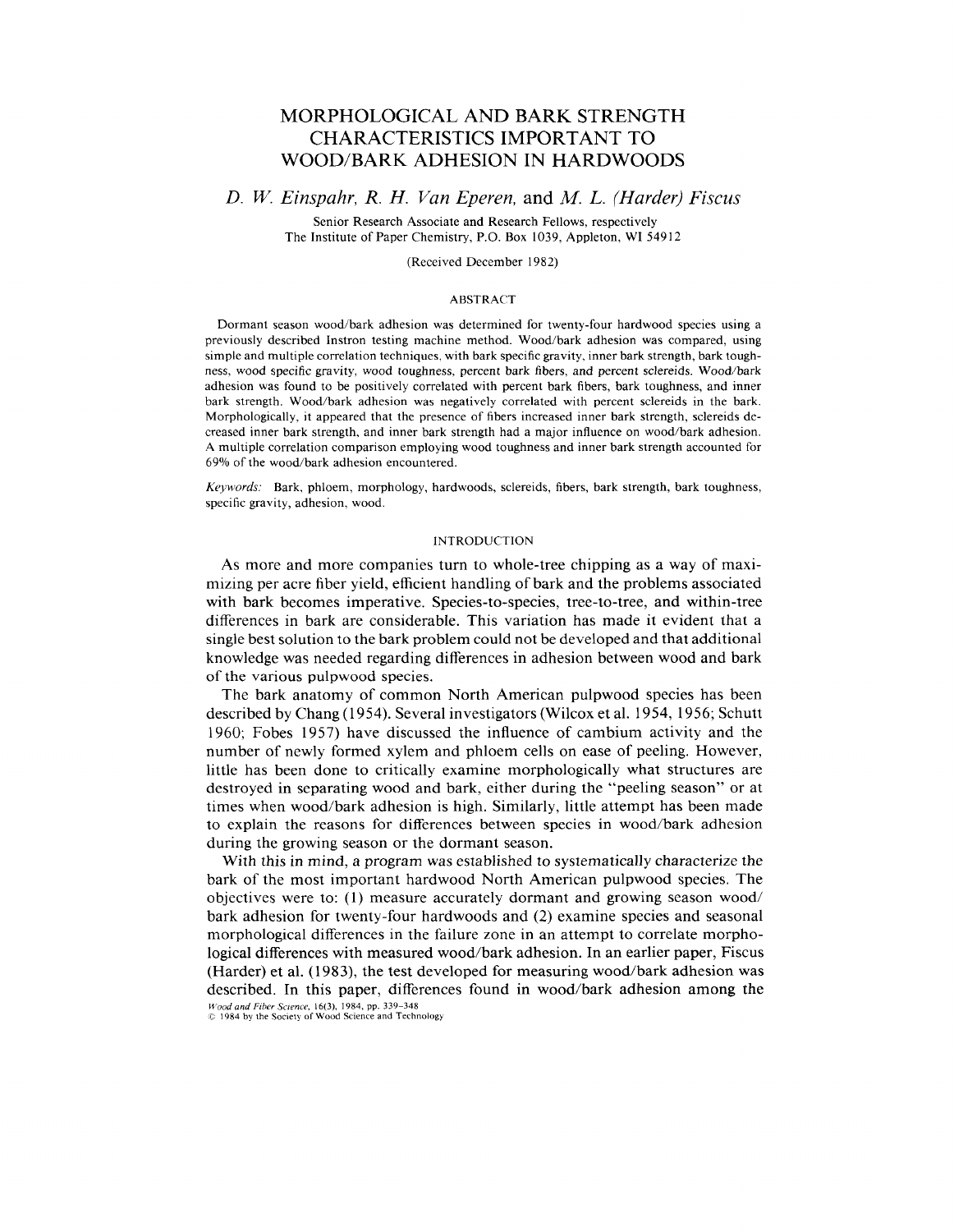various hardwoods and the simple and multiple correlations run to determine those factors important in bark adhesion are described.

#### METHODS AND MATERIALS

Sampling techniques were described in a previous paper by Fiscus (Harder) et al. (1983). Briefly, they involved removing a disk or wedge-shaped sample from a tree and preparing small  $(\frac{3}{16} \times \frac{3}{16} \times 1\frac{1}{4} \cdot \text{inch})$  tabs that incorporated both wood and bark from the disk or wedge. The tab then had a cut made through both the wood and bark sides with the two cuts overlapping. The distance between the two cuts was  $\frac{1}{2}$  inch, the bottom of the two cuts overlapped 0.010 inch, and the surface area of the wood/bark interface was 0.0234 square inch or 0.15 1 square cm. The specimens were mounted in an Instron tester and adhesion was measured using shear parallel to the grain. The specimens were then examined using light and scanning electron microscopy to determine where failure had occurred. The anatomical structure of the bark was examined in additional specimens to determine what cell types, structure, and degree of cell differentiation were important in wood/bark adhesion.

Preliminary wood/bark adhesion measurements conducted throughout the year for six hardwood species made it possible to limit subsequent measurements to twice during the year. This resulted in the establishment of a standard procedure involving collections from a minimum of two trees during the dormant season and a similar two-tree collection during the growing season. The trees selected were forest-grown trees 7 to 9 inches (18 to 23 cm) in diameter; they varied for most species from 20 to 60 years in age, depending on species growth rate. Growing season sampling was discontinued after measurements were completed on nine species, when little variation was encountered in adhesion values (245-628 kPa). Growing season failure zones quite consistently were located in the cambium zone or in the newly formed and only partially lignified xylem elements just inside the cambium zone. The wood/bark adhesion values utilized are average values based upon two to five trees.

Additional measurements used in conjunction with the wood/bark adhesion measurements included bark strength, wood and bark toughness, wood and bark specific gravity, percent bark fiber, and percent sclereids in the bark. Bark strength measurements were made using essentially the same procedure as used in measuring wood/bark adhesion with the exception that, when inner bark strength was being tested, the cuts in the test specimen were prepared so as to overlap in the inner bark zone. When testing the strength of the outer bark, the cuts were located to overlap in the outer bark region. Wood and bark toughness were measured by using the energy required to rupture a small bark or wood sample by bending with a force parallel to the diameter of the tree and expressed as  $J/m<sup>2</sup>$ . The values for bark strength, wood and bark toughness, specific gravity, and percent fibers and sclereids present are average values based upon samples from two to five trees.

Specific gravity of small wood and bark samples was determined using a water displacement technique that is a modification of TAPPI Standard Method T 18 m-53. To obtain percent bark fiber and sclereids, bark from breast high (4.5 feet) samples was micropulped using the procedure of Thode et al. (1961). An aliquot of the bark sample was oven-dried to provide yield data, and the rest was kept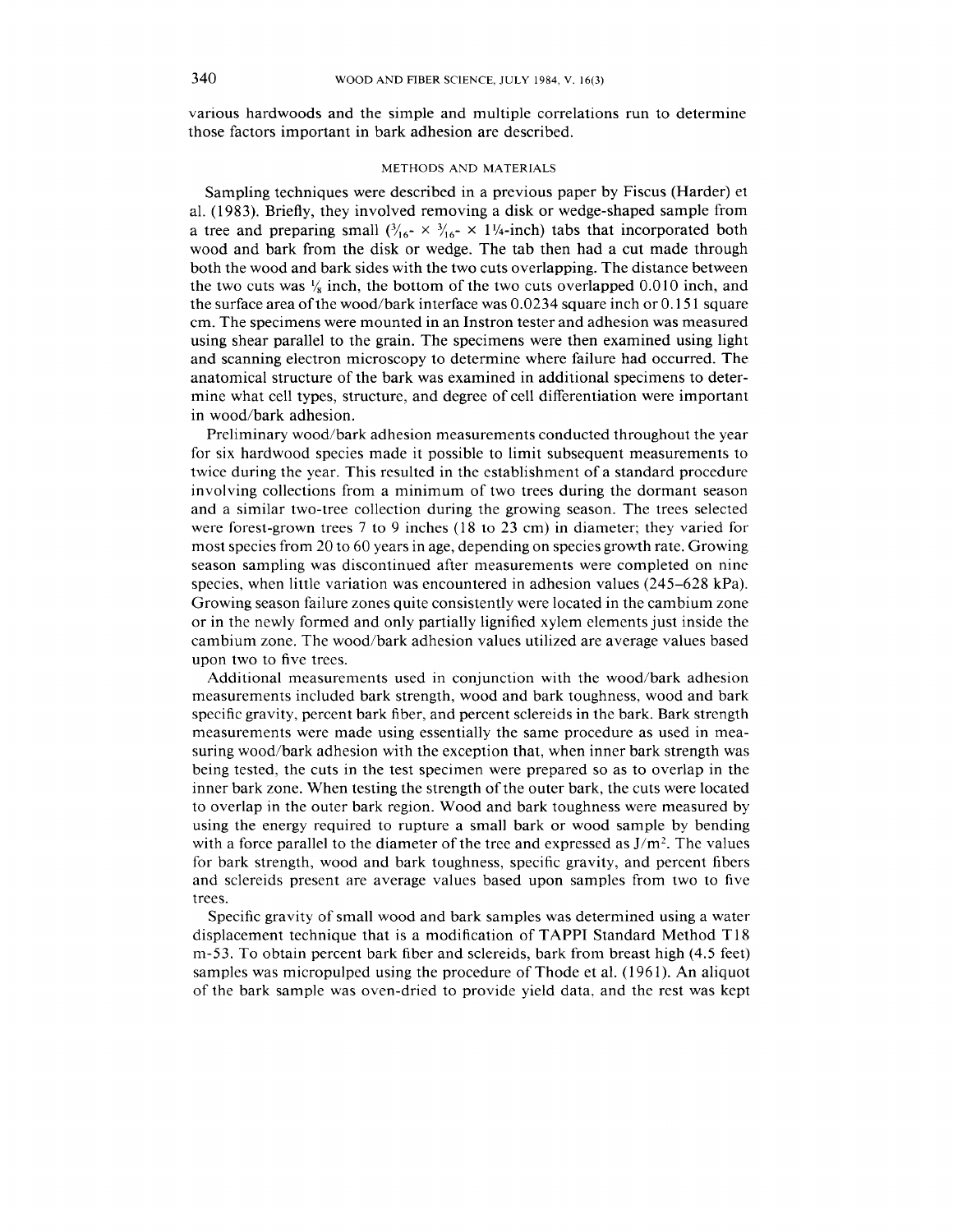|                     |                             |          | Type of elements present <sup>a</sup> |
|---------------------|-----------------------------|----------|---------------------------------------|
| Tree species        |                             | Fibers   | Sclereids                             |
| Quaking aspen       | Populus tremuloides Michx.  | X        | X                                     |
| Eastern cottonwood  | P. deltoides Bartr.         | X        | M                                     |
| Black cottonwood    | P. trichocarpa Torr. & Gray | X        | M                                     |
| Sugar maple         | Acer saccharophorum K. Koch | X        | X                                     |
| Silver maple        | A. saccharinum L.           | X        | X                                     |
| Red maple           | A. rubrum L.                | X        | X                                     |
| Sweet gum           | Liquidambar styraciflua L.  | X        | $\bf{X}$                              |
| Paper birch         | Betula papyrifera Marsh.    | A        | X                                     |
| Sycamore            | Platanus occidentalis L.    | A        | M                                     |
| Black tupelo        | Nyssa sylvatica Marsh.      | X        | M                                     |
| White ash           | Fraxinus americana L.       | X        | X                                     |
| Green ash           | F. pennsylvanica Borkh.     | X        | X                                     |
| American beech      | Fagus grandifolia Ehrh.     | M        | X                                     |
| Shagbark hickory    | Carya ovata (Mill.) K. Koch | X        | A                                     |
| <b>Black willow</b> | Salix nigra Marsh.          | X        | M                                     |
| Northern white oak  | Quercus alba L.             | X        | X                                     |
| Southern white oak  | $O.$ alba L.                | $\bf{X}$ | X                                     |
| Post oak            | O. stellata Wangh.          | X        | X                                     |
| Northern red oak    | O. borealis Michx.          | X        | X                                     |
| Southern red oak    | O. falcata Michx.           | X        | X                                     |
| Black oak           | O. velutina Lam.            | X        | X                                     |
| Pin oak             | Q. palustris Muenchh.       | X        | X                                     |
| Yellow poplar       | Liriodendron tulipifera L.  | X        | X                                     |
| Red alder           | Alnus rubra Bong.           | A        | X                                     |

TABLE 1. *Hardwood species containing sclerenchyma-type cells in the bark.* 

 $\cdot$  **X** = present, M = present in minor numbers, A = absent.

in a wet state and put through a series of screens, including 60-mesh, 100-mesh, 150-mesh, and 200-mesh. The fractions that stayed on each screen plus the fraction that passed through all screens were examined for the type of cellular material they contained.

# RESULTS AND DISCUSSION

# *Bark variability*

After examination of twenty-four hardwoods, it became obvious that there was significant diversity in the anatomical makeup of hardwood barks. One consistent feature was the presence of sclerenchyma (fiberlike cells and sclereids), but the proportion of these cells in the bark is apparently both species- and age-dependent. The presence of sclerenchyma-type cells in hardwood bark is summarized in Table 1.

A particular hardwood bark may contain fibers and/or sclereids, with both cell types being commonly associated with the inner bark. Fibers were found in this zone in all species except red alder, paper birch, and sycamore. Sclereids were found in all species examined except shagbark hickory. Sclereid levels were low in black cottonwood, sycamore, eastern cottonwood, yellow poplar, white ash,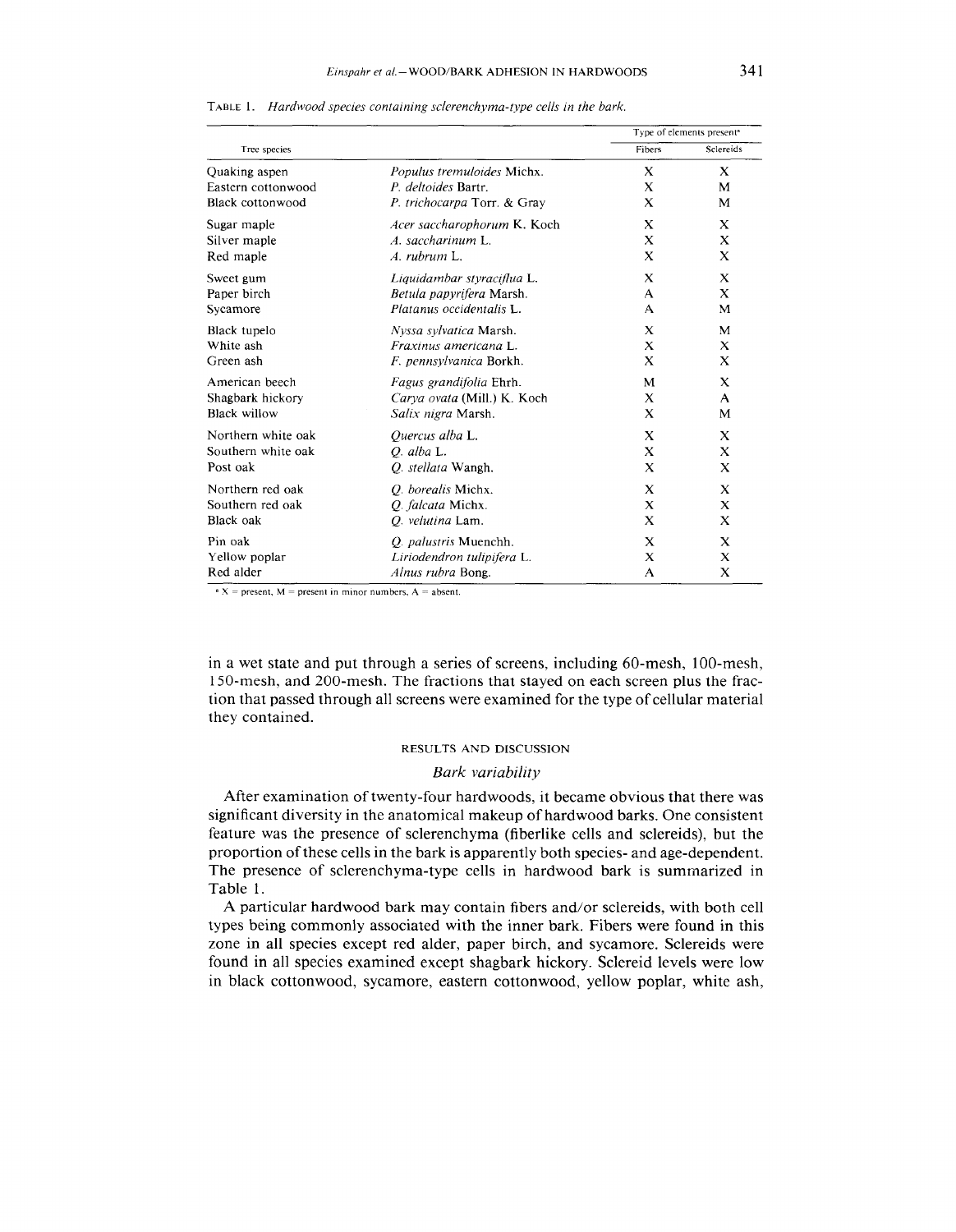|                     | Total                | Wood/bark<br>adhesion <sup>®</sup> (kPa) |                    | Inner<br>bark     | Wood                             | Usable                           | Total                |
|---------------------|----------------------|------------------------------------------|--------------------|-------------------|----------------------------------|----------------------------------|----------------------|
| <b>Species</b>      | no. trees<br>sampled | Growing<br>season                        | Dormant<br>season  | strength<br>(kPa) | toughness<br>(J/m <sup>2</sup> ) | bark<br>fiber $(%)$ <sup>6</sup> | sclereids<br>$(%)^c$ |
| Quaking aspen       | 10                   | 628                                      | 1,118              | 883               | 441                              | 10                               | 13.17                |
| Eastern cottonwood  | 10                   | 431                                      | 1,324              | 1,736             | 373                              | 9                                | 0.25                 |
| N. black cottonwood | 3                    |                                          | 1,834              | 1,363             | 294                              | 12                               | 0.70                 |
| <b>Black willow</b> | 3                    |                                          | 1,726              | 1,020             | 431                              | 21                               | 1.29                 |
| Sugar maple         | 10                   | 569                                      | 990                | 137               | 1,177                            | 3                                | 15.88                |
| Silver maple        | 4                    | 598                                      | 1.383              | 333               | 490                              | 6                                | 17.27                |
| Red maple           | 3                    | -                                        | 1,216              | 1,108             | 618                              | 12                               | 5.19                 |
| Paper birch         | 10                   | 500                                      | 1,177              | 157               | 667                              | $\overline{0}$                   | 22.28                |
| Sycamore            | 2                    |                                          | 1.451 <sup>d</sup> | 598               | 490                              | $\overline{0}$                   | 0.03                 |
| Sweetgum            | $\overline{2}$       |                                          | 1,500              | 794               | 275                              | 5                                | 2.76                 |
| Yellow poplar       | $\overline{c}$       |                                          | 1,628              | 1,314             | 226                              | 13                               | 0.99                 |
| Black tupelo        | $\overline{2}$       |                                          | 1,324              | 941               | 549                              | 5                                | 0.34                 |
| White ash           | $\overline{c}$       |                                          | 2.334              | 1,961             | 667                              | 16                               | 1.02                 |
| Green ash           | 2                    |                                          | 1,706              | 1,236             | 628                              | 13                               | 4.39                 |
| Shagbark hickory    | 9                    | 373                                      | 3,001              | 2,452             | 1,451                            | 15                               | 0.01                 |
| American beech      | 3                    |                                          | 912                | 726               | 1,000                            | 0.2                              | 24.24                |
| Red alder           | $\overline{c}$       | $\overline{\phantom{0}}$                 | 1,275              | 804               | 490                              | $\overline{0}$                   | 11.04                |
| Post oak            | 3                    |                                          | 1,196              | 667               | 647                              | 4                                | 8.30                 |
| Pin oak             | 3                    |                                          | 1.265              | 1,030             | 628                              | 2                                | 10.48                |
| Black oak           | 3                    |                                          | 2,108              | 1,147             | 843                              | 5                                | 8.91                 |
| N. white oak        | 10                   | 471                                      | 765                | 451               | 608                              | 3                                | 8.56                 |
| S. white oak        | $\overline{2}$       |                                          | 706                | 461               | 961                              | 3                                | 22.74                |
| N. red oak          | 4                    | 245                                      | 824                | 206               | 912                              | 5                                | 12.61                |
| S. red oak          | 4                    | 530                                      | 804                | 353               | 539                              | $\overline{4}$                   | 17.75                |

TABLE 2.*Between-species comparisons of wood and bark characteristics* 

<sup>a</sup> Total number of trees sampled. Dashes mean that adhesion was not measured for those species during the growing season. Adhesion values are averages of two to five trees

<sup>h</sup> Usable bark fiber is the amount of fiber retained on the 60- and 100-mesh screens when bark samples were micropulped and screened. Average of two trees.

Total sclereids is the amount of sclereids found in the total bark sample when micropulped and retained on 60- and 100-mesh screens. Average of two trees.

<sup>d</sup> Samples failed in tensile.

black tupelo, and black willow. Seven different species of oak were examined, including red and white oaks from both the southern and northern United States. All contained both fibers and sclereids in their inner bark and sclereids and minor amounts of fiber in their outer bark. Thus, bark cell composition is relatively similar for the commercial oaks. Noticeable distinctions can be made between red and white oak barks, but these are related to the arrangement of the phloem cells and to the morphology of the outer bark or rhytidome.

# *Wood/bark adhesion measurements*

Dormant season wood/bark adhesion is the important parameter associated with debarking problems, and dormant season values were measured for twentyfour hardwoods. As a result of the measurement data taken and observations made of the failure zone, it became clear that, for hardwoods, dormant season wood/bark adhesion was related to inner bark strength and inner bark morphology.

Hardwood dormant season wood/bark adhesion varied from 3,006 kPa for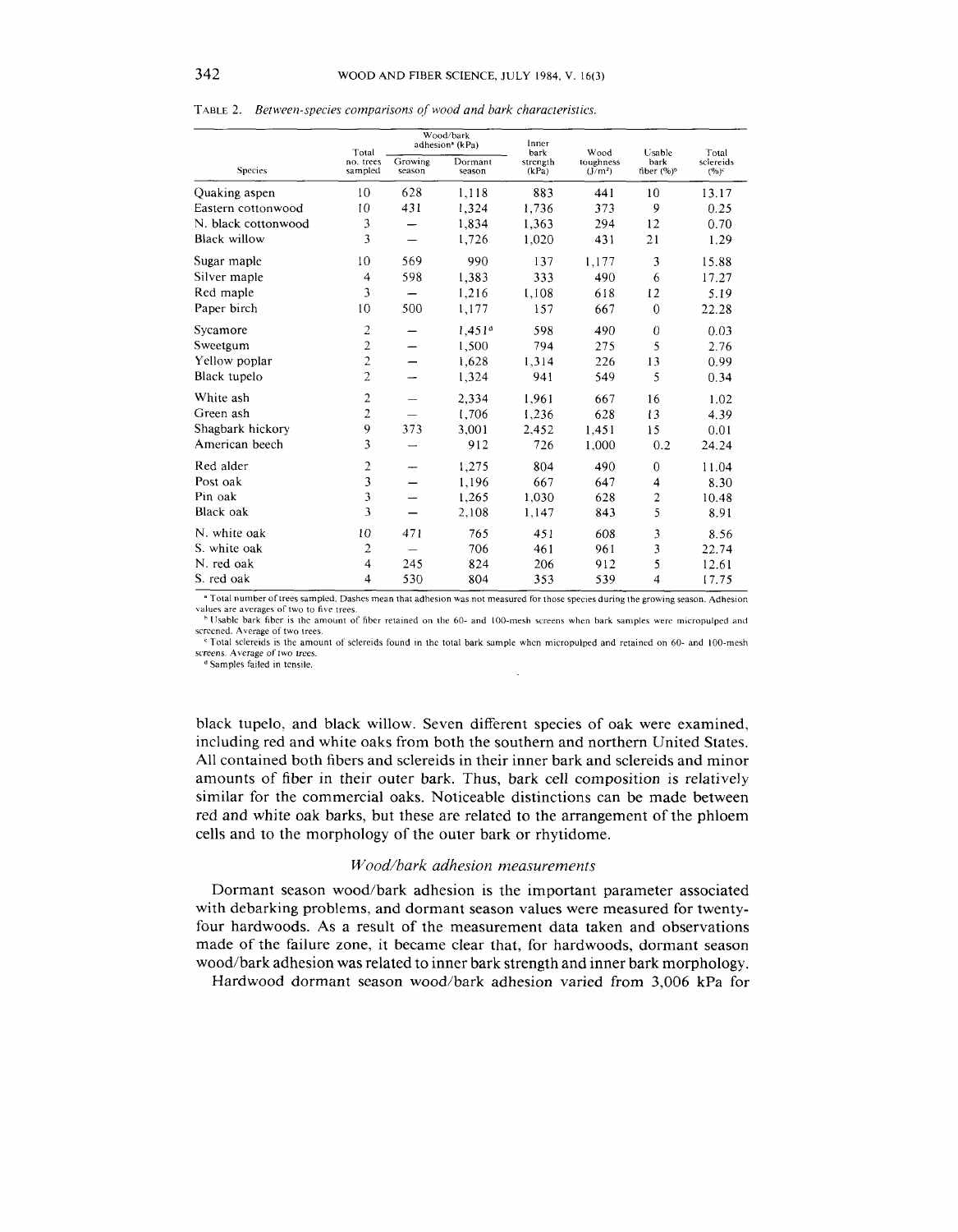| Variables                      | $\widehat{c}$ | $\widehat{c}$ | $\widehat{\mathbf{f}}$ | $\tilde{c}$   | $\widehat{\circ}$ | $\binom{7}{2}$ | $\circled{8}$ | $\circ$       |
|--------------------------------|---------------|---------------|------------------------|---------------|-------------------|----------------|---------------|---------------|
| Wood/bark adhesion (1)         | $-0.09$       | $-0.05$       | $0.59***$              | $-0.56**$     | 0.40              | $0.72***$      | $0.78**$      | $0.83***$     |
| Wood specific gravity (2)      | $\frac{1}{2}$ | $0.64***$     | $-0.29$                | 0.36          | $0.73***$         | 0.32           | 0.16          | $-0.11$       |
| Bark specific gravity (3)      |               | $\supseteq$   | $-0.48*$               | 0.50          | $0.62***$         | 0.26           | 0.20          | $-0.22$       |
| % Bark fibers (4)              |               |               | $\frac{1}{2}$          | $-0.60**$     | $-0.03$           | $0.51*$        | $0.45*$       | $0.68***$     |
| % Sclereids (5)                |               |               |                        | $\frac{1}{2}$ | 0.20              | $-0.38$        | $0.41*$       | $-0.68***$    |
| Wood toughness (6)             |               |               |                        |               | $\overline{0}$    | $0.65***$      | $0.63***$     | 0.29          |
| Bark toughness (7)             |               |               |                        |               |                   | $\supseteq$    | $0.92***$     | $0.68***$     |
| Bark strength <sup>6</sup> (8) |               |               |                        |               |                   |                | $\frac{1}{2}$ | $0.76***$     |
| Inner bark strength (9)        |               |               |                        |               |                   |                |               | $\frac{1}{2}$ |

TABLE 3. Simple correlations between hardwood wood and bark characteristics.<sup>8</sup>

• Values from 0.404 to 0.515 significant at 0.95 level of probability (\*). Values greater than 0.515 significant at 0.99 level of probability (\*\*).<br>• Average of inner and outer bark values.

**Einspahr** *et* **a1.-WOOD/BARK ADHESION IN HARDWOODS** 

343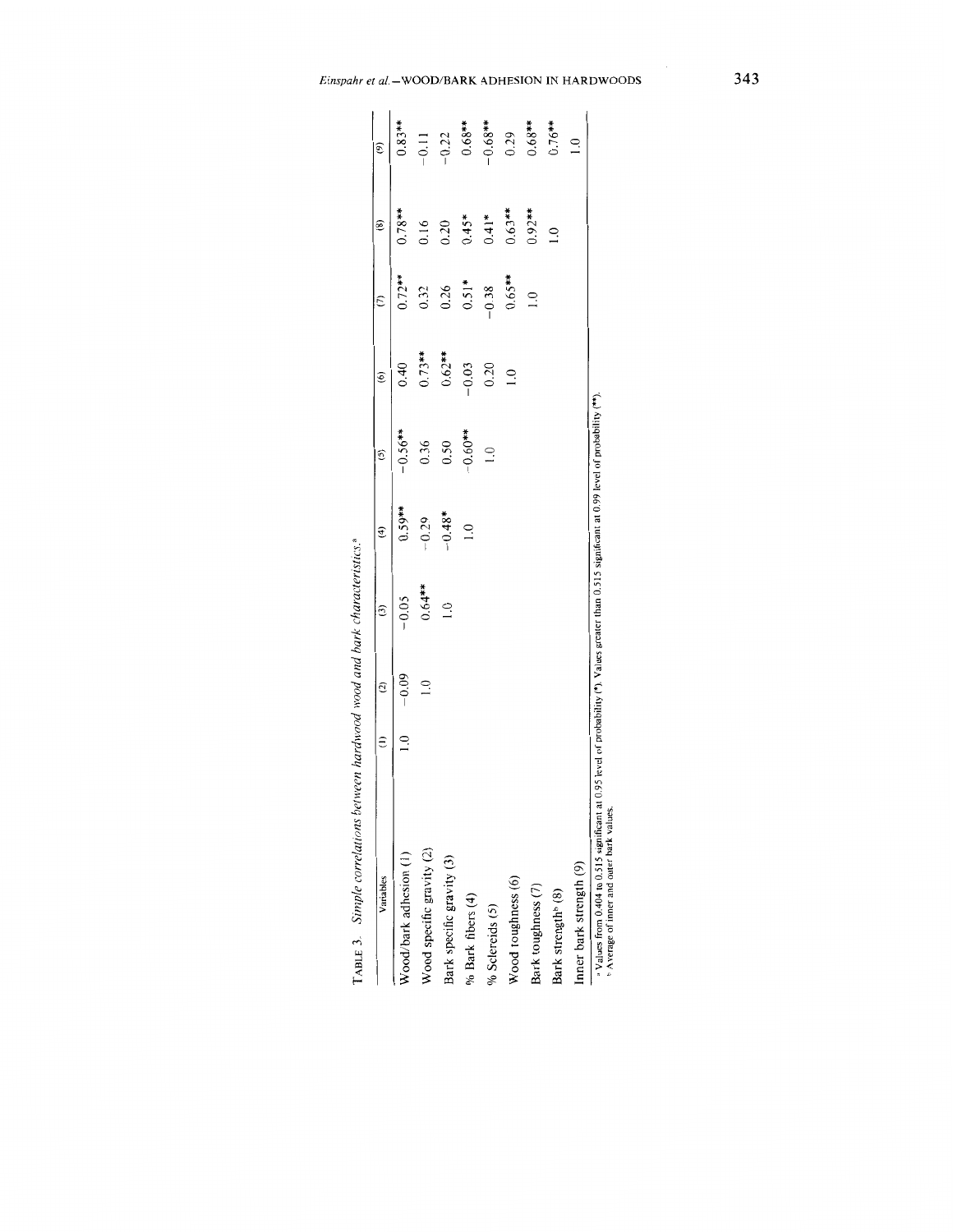| Independent variables                                                                       | Standard<br>PRC <sup>®</sup> | F-test <sup>b</sup> | $R^{2c}$ |
|---------------------------------------------------------------------------------------------|------------------------------|---------------------|----------|
| I. $%$ Fibers                                                                               | 0.1534                       | 0.802               |          |
| Wood toughness                                                                              | 0.1301                       | 1.092               |          |
| Inner bark strength                                                                         | 0.7064                       | 18.38               | 0.70     |
| Regression equation W/B adhesion = $541.5 + 13.95(X_1) + 0.239(X_2) + 0.655(X_3)$           |                              |                     |          |
| II. Wood toughness                                                                          | 0.1315                       | 0.764               |          |
| Inner bark strength                                                                         | 0.615                        | 46.04               | 0.69     |
| Regression equation W/B adhesion = $579.79 + 0.1942(X_1) + 0.7615(X_2)$                     |                              |                     |          |
| III. % Fibers                                                                               | 0.1143                       | 0.465               |          |
| Inner bark strength                                                                         | 0.7497                       | 20.66               | 0.69     |
| Regression equation W/B adhesion = $692.7 + 10.39(X_1) + 0.695(X_2)$                        |                              |                     |          |
| IV. % Fibers                                                                                | 0.659                        | 15.34               |          |
| Wood toughness                                                                              | 0.228                        | 1.89                | 0.43     |
| Regression equation W/B adhesion = 715.44 + 59.87(X <sub>1</sub> ) + 0.418(X <sub>2</sub> ) |                              |                     |          |

TABLE 4.*Variables important in estimating hardwood wood/bark adhesion.* 

" Standard partial regression coefficients reflect the relative contribution of the several independent variables to the regression equations.

 $F$ -test for significance of regression coefficients: values greater than 4.3 are significant at 95% level of probability

R<sup>2</sup> values greater than 0.36 are highly significant when the number of variables, k = 2; 0.43 values are required when k = 3 (Eq. 1).

shagbark hickory to 706-765 kPa for white oak. The relationships that exist between hardwood dormant season wood/bark adhesion and bark strength and morphology were examined by running a series of simple and multiple correlations between wood/bark adhesion and wood specific gravity, bark specific gravity, percent bark fiber, percent sclereids, wood toughness, bark toughness, total bark strength, and inner bark strength. Table 2 summarizes parameters important to understanding wood/bark adhesion, and Table 3 summarizes the simple correlation matrix involved. Hardwood wood/bark adhesion was found to be positively correlated with percent bark fibers, wood toughness, bark toughness, inner bark strength, and inner plus outer bark strength. Wood/bark adhesion was negatively correlated with the percent sclereids in the bark. Several multiple correlations were run in an effort to determine those variables that would be most useful in estimating wood/bark adhesion. Percent bark fiber, wood toughness, and inner bark strength proved to be the most useful of the variables investigated. Bark toughness was also highly correlated with wood/bark adhesion but was not used in the final multiple correlation because it was correlated with several of the other parameters.

Table 4 summarizes the data for the four most promising multiple correlation comparisons. Based upon F-tests and  $R_2$  values, comparison II, using wood toughness and inner bark strength, turned out to be the most useful. Use of the variables percent fibers and inner bark strength, comparison 111, also provided a useful estimate of wood/bark adhesion. The relative importance of the independent variables can be determined by comparing the standard partial regression coefficients (Snedecor and Cochran 1967). When this is done, it becomes apparent that inner bark strength is several times as important as the other independent variables in estimating wood/bark adhesion.

Morphologically, the presence of fibers increases inner bark strength, and when sclereids are present, bark strength is usually lower. Inner bark strength, in turn,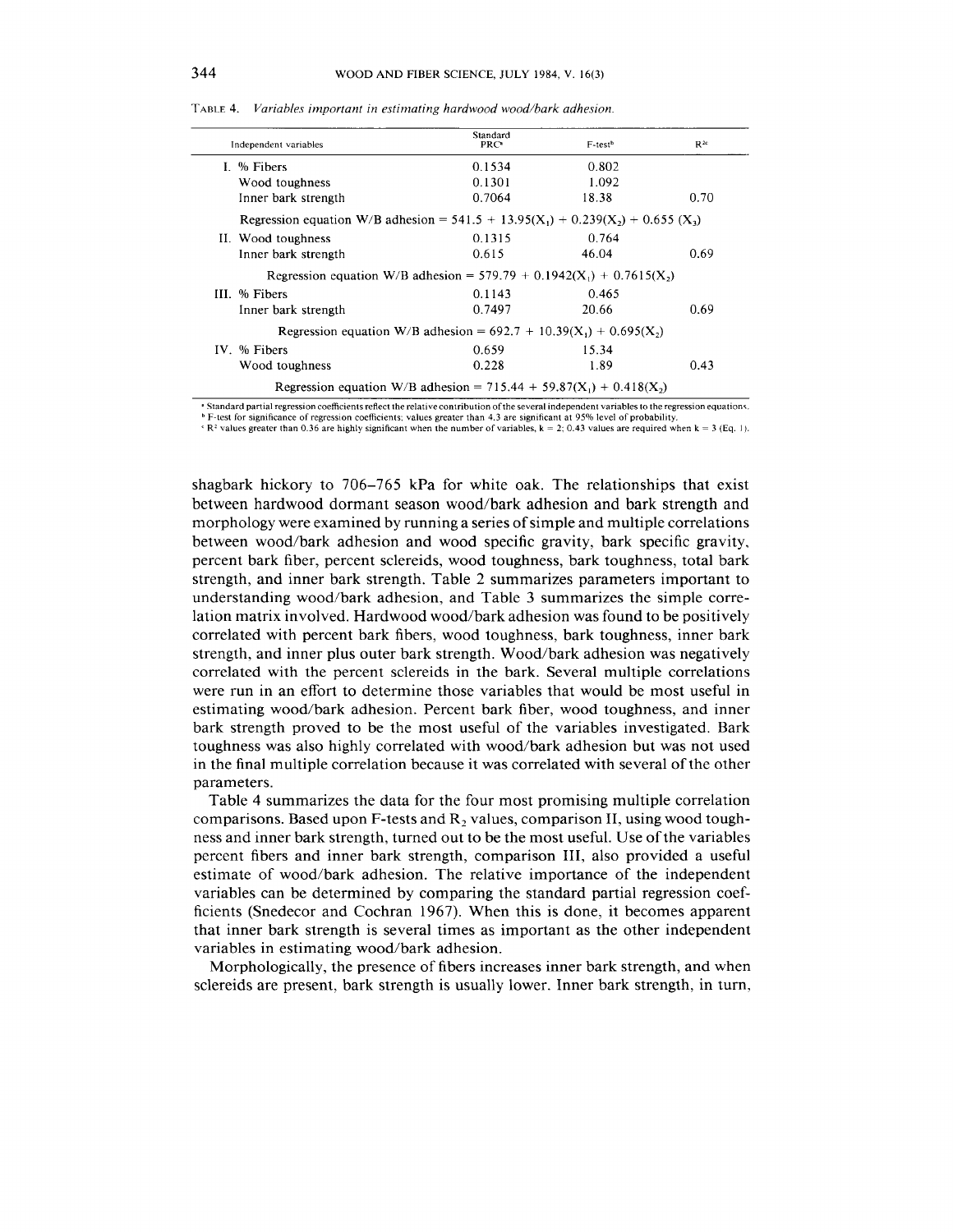has a major influence on dormant-season, hardwood wood/bark adhesion. The multiple correlation comparison employing wood toughness and inner bark strength accounts for **69%** of the wood/bark adhesion variation encountered. Use of inner bark strength alone provides almost as much information about wood/bark adhesion as the sample correlations (Table **3)** demonstrate.

# *Failure zone examination studies*

Bark, particularly that of hardwoods, is rather complex, and, apparently, several factors influence its adhesion to wood. As stated under bark variability, fibers were found in all species examined except red alder, paper birch, and sycamore (and minor levels in American beech). The presence of fibers tends to increase adhesion during the dormant season, whereas the presence of sclereids has a negative influence on wood/bark adhesion. Species lacking or having few sclereids (like eastern cottonwood, black cottonwood, yellow poplar, shagbark hickory, white ash, sycamore, black tupelo, and black willow) uniformly had high adhesion values, the most extreme example being shagbark hickory, which had the highest adhesion values of any species examined. Figure 1 illustrates the seasonal variation in wood/bark adhesion for sugar maple. This adhesion pattern is typical of that usually found in all samples examined throughout the year, with failure during the growing season occurring in the newly formed xylem initials just inside the cambium zone and during the dormant season in the inner bark. In addition, ray "pull-out" areas are evident in the August 10 collection. Shown in Fig. 2 is an example of adhesion in the oaks, again with growing season adhesion failure in the area of the cambium zone and newly formed xylem initials and dormant season adhesion failure occurring in the inner bark.

There are instances where the prediction of wood/bark adhesion for previously little-utilized species is desirable. Through a thorough understanding of bark morphology, it appears that difficult-to-debark species (high wood/bark adhesion) can be identified. This requires information on the presence of fibers and sclereids and the distribution of these sclerenchyma cells in the inner bark as well as a measure of inner bark strength and wood toughness. Several species seem to be exceptions to the rule that fibers increase wood/bark adhesion and sclereids decrease adhesion. These exceptions are the reason there is a low multiple correlation  $(R<sup>2</sup> = 0.41)$  when only percent fibers and percent sclereids are used to predict wood/bark adhesion. Explanation of the reason for exceptions like silver maple and white birch will require additional examination of the inner bark cell characteristics.

Simple and multiple correlation investigations indicate wood/bark adhesion can be estimated satisfactorily using information on inner bark strength and wood toughness. This suggests that there are alternate methods of identifying difficultto-debark species. At present, at least one organization is utilizing wood/bark adhesion data to determine drum barker dimensions. Direct measurement of wood/bark adhesion appears to be a practical measurement technique and a useful research tool.

#### **CONCLUSIONS**

Growing season wood/bark adhesion measurements varied from 245 to 628 kPa, and the growing season failure zones quite consistently were located in the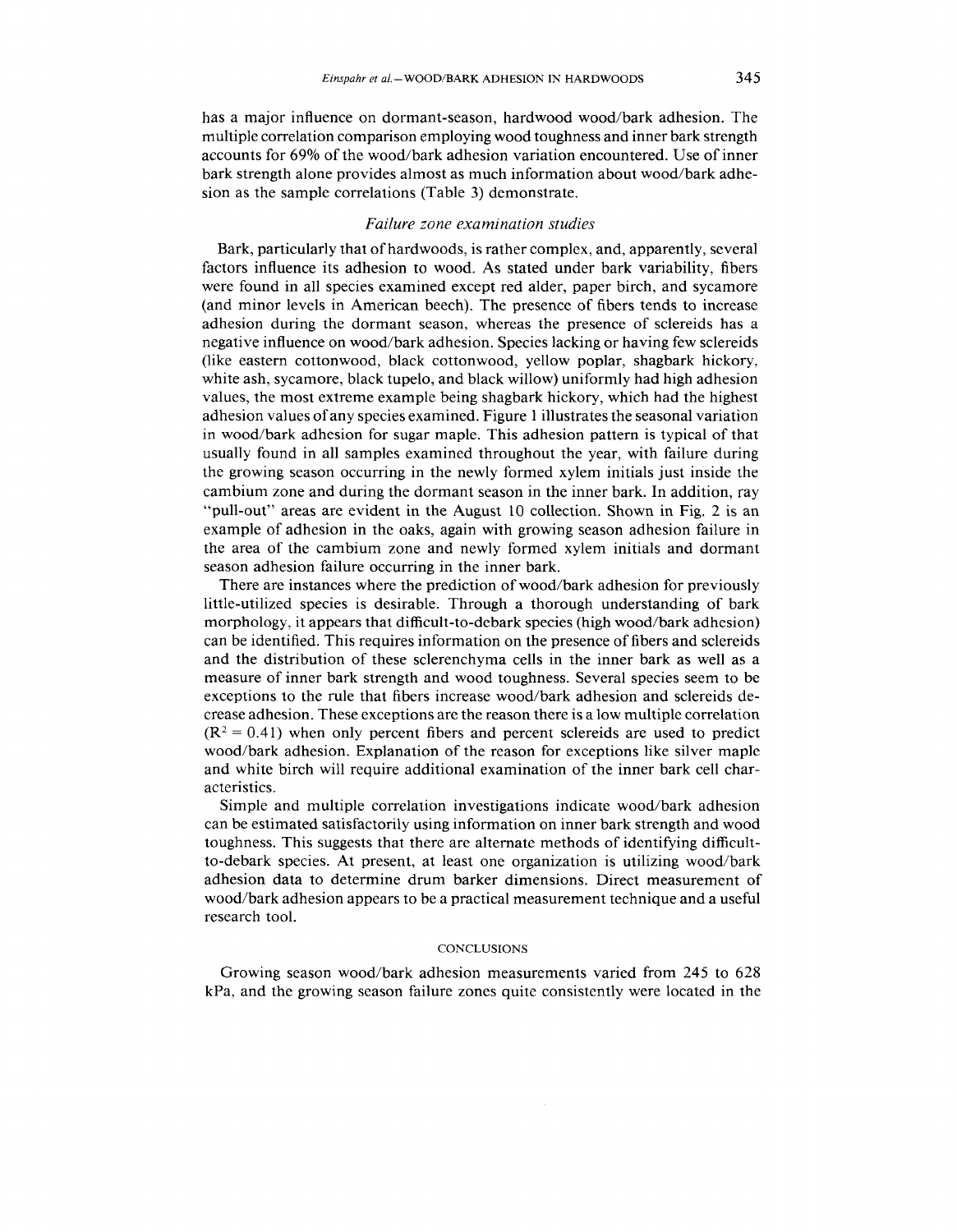

FIG. 1. Seasonal changes in the location of the zone of failure in sugar maple; A-May 18 collection, failure in phloem parenchyma and sieve tube area (PP-ST) just outside the cambium zone (CZ);  $B-$ June 1 collection, failure in cambium zone (CZ); C-August 10 collection, failure again in the PP-ST area, with failure being influenced by the "pulling out" of phloem rays.

cambium or the newly formed xylem elements just inside the cambium zone. Dormant season wood/bark adhesion measurements were greater than the growing season values and varied from 706 kPa for white oak to 3,006 kPa for shagbark hickory. Failure zones during the dormant season were located in the inner bark, and wood/bark adhesion values were influenced by the morphology of the inner bark.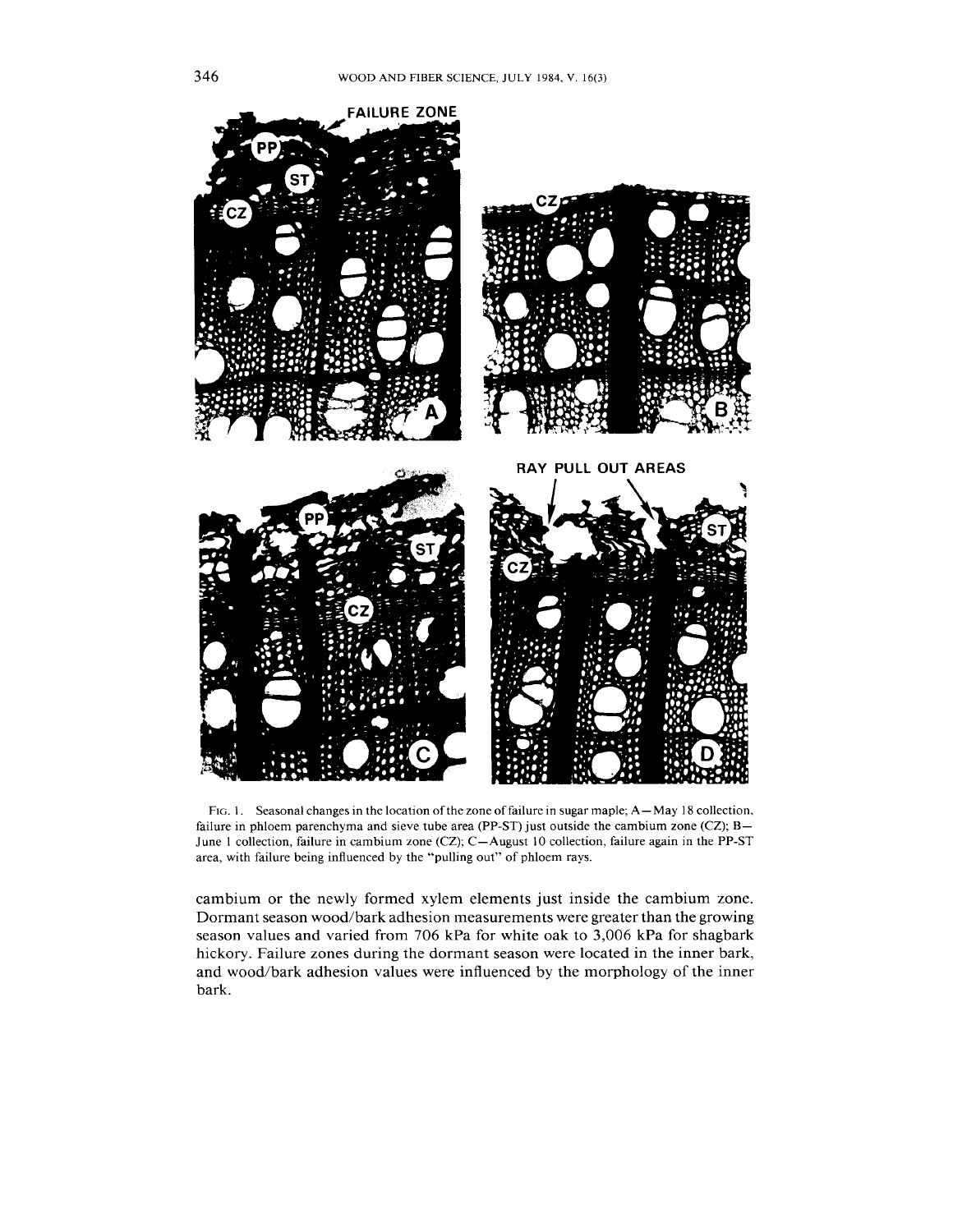

FIG. 2. Zones of failure in northern red oak are illustrated for the growing season (top) and dormant season (bottom). The growing season failure zone was located between the cambium zone and the adjacent last-formed immature xylem cells. Failure during the dormant season occurred in the inner bark, primarily between the collapsed phloem sieve tubes and the parenchyma cells adjacent to the more recently formed tangential bands of phloem fibers close to the cambium. Magnification,  $75 \times$ .

Wood/bark adhesion was compared, using simple and multiple correlation techniques, with bark specific gravity, inner bark strength, bark toughness, wood specific gravity, wood toughness, percent bark fibers, and percent sclereids. Wood/ bark adhesion was found to be positively correlated with percent bark fibers, bark toughness, and inner bark strength. Wood/bark adhesion was negatively correlated with percent sclereids in the bark. Morphologically, it appeared that the presence of fibers increased inner bark strength, sclereids decreased inner bark strength, and inner bark strength had a major influence on wood/bark adhesion. The multiple correlation comparison employing wood toughness and inner bark strength